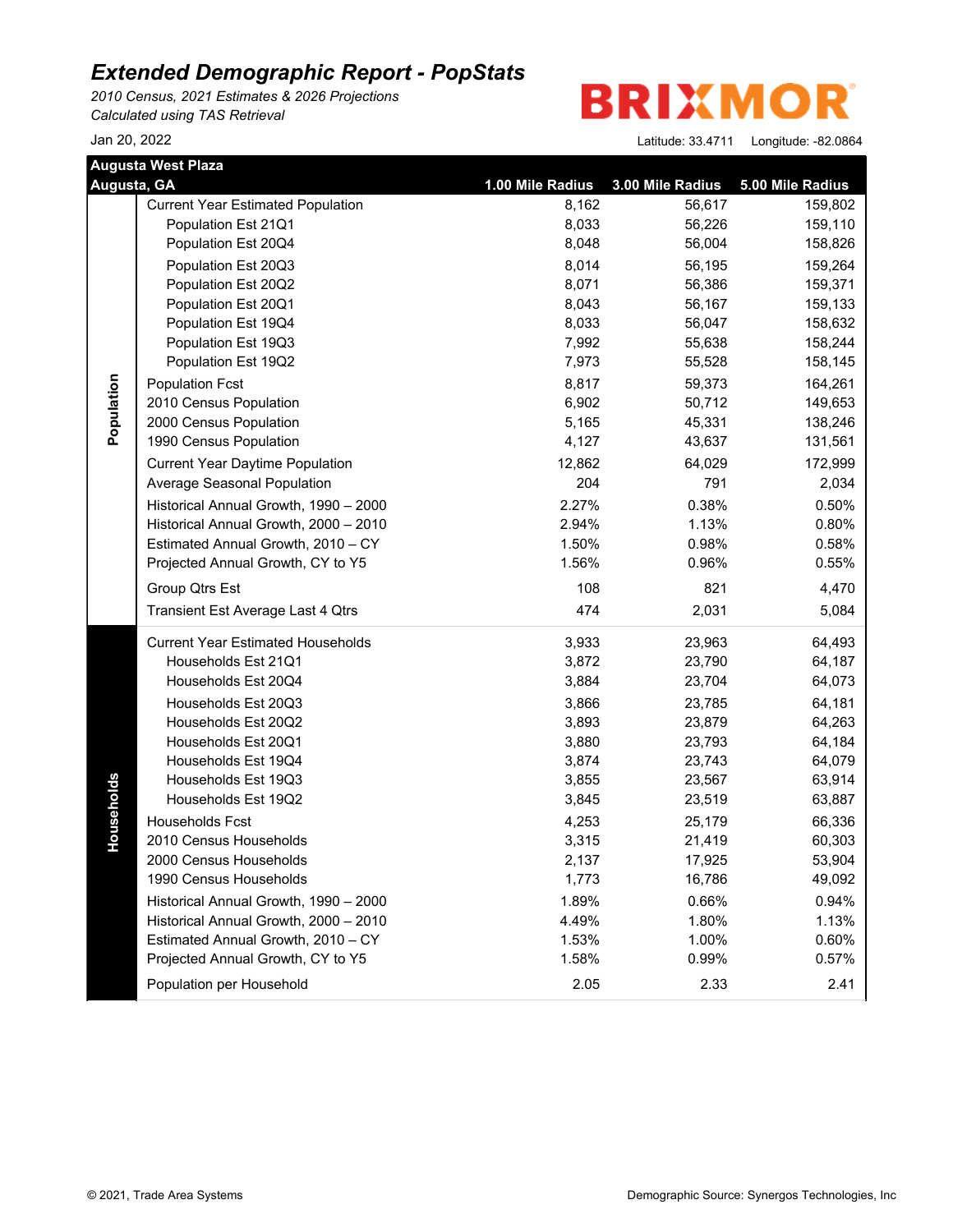*2010 Census, 2021 Estimates & 2026 Projections Calculated using TAS Retrieval*

**BRIXMOR** 

| <b>Augusta West Plaza</b> |                                               |                  |                  |                  |  |
|---------------------------|-----------------------------------------------|------------------|------------------|------------------|--|
| Augusta, GA               |                                               | 1.00 Mile Radius | 3.00 Mile Radius | 5.00 Mile Radius |  |
|                           | HH Income \$500,000 or more                   | 0.1%             | 0.5%             | 0.7%             |  |
|                           | HH Income \$250,000 to \$499,999              | 0.1%             | 0.6%             | 0.8%             |  |
|                           | HH Income \$200,000 to \$249,999              | 0.3%             | 1.4%             | 1.9%             |  |
|                           | HH Income \$175,000 to \$199,999              | 0.9%             | 2.5%             | 2.6%             |  |
|                           | HH Income \$150,000 to \$174,999              | 1.3%             | 2.0%             | 3.1%             |  |
|                           | HH Income \$100,000 to 149,999                | 13.3%            | 13.9%            | 12.8%            |  |
|                           | HH Income \$75,000 to 99,999                  | 16.1%            | 12.8%            | 13.0%            |  |
|                           | HH Income \$50,000 to 74,999                  | 19.6%            | 20.0%            | 19.7%            |  |
|                           | HH Income \$35,000 to 49,999                  | 15.3%            | 14.5%            | 13.8%            |  |
|                           | HH Income \$25,000 to 34,999                  | 11.0%            | 10.1%            | 10.2%            |  |
|                           | HH Income \$15,000 to 24,999                  | 12.8%            | 11.4%            | 10.0%            |  |
|                           | HH Income \$0 to 14,999                       | 9.2%             | 10.4%            | 11.4%            |  |
|                           | Average Household Income                      | \$62,248         | \$71,625         | \$72,925         |  |
|                           | Median Household Income                       | \$51,640         | \$53,510         | \$54,828         |  |
|                           | Per Capita Income                             | \$30,345         | \$30,642         | \$30,134         |  |
|                           | 2000 Average HH Income                        | \$49,541         | \$55,286         | \$53,356         |  |
|                           | 2000 Median HH Income                         | \$38,638         | \$39,701         | \$40,126         |  |
|                           | Disposable HH Income \$500,000 or more        | #N/A             | #N/A             | #N/A             |  |
|                           | Disposable HH Income \$250,000 to \$499,999   | #N/A             | #N/A             | #N/A             |  |
|                           | Disposable HH Income \$200,000 to \$249,999   | #N/A             | #N/A             | #N/A             |  |
|                           | Disposable HH Income \$175,000 to \$199,999   | 0%               | $1\%$            | 1%               |  |
|                           | Disposable HH Income \$150,000 to \$174,999   | 0%               | 2%               | 2%               |  |
|                           | Disposable HH Income \$100,000 to \$149,999   | 7%               | 9%               | 10%              |  |
|                           | Disposable HH Income \$75,000 to \$99,999     | 15%              | 13%              | 12%              |  |
|                           | Disposable HH Income \$50,000 to \$74,999     | 21%              | 19%              | 20%              |  |
|                           | Disposable HH Income \$35,000 to \$49,999     | 17%              | 18%              | 17%              |  |
|                           | Disposable HH Income \$25,000 to \$34,999     | 14%              | 12%              | 12%              |  |
|                           | Disposable HH Income \$15,000 to \$24,999     | 14%              | 13%              | 12%              |  |
|                           | Disposable HH Income \$0 to\$14,999           | 10%              | 11%              | 12%              |  |
|                           | Average Disposable Income                     | 51,413           | 56,793           | 58,982           |  |
|                           | Median Disposable Income                      | 44,692           | 46,395           | 47,401           |  |
|                           | Householder White - Count                     | 1,436            | 11,459           | 34,284           |  |
|                           | Median HH Income                              | \$51,487         | \$61,626         | \$66,083         |  |
|                           | Average HH Income                             | \$58,726         | \$73,873         | \$76,925         |  |
|                           | Householder Black or African-American - Count | 2,058            | 10,276           | 24,297           |  |
|                           | Median HH Income                              | \$54,922         | \$46,790         | \$41,632         |  |
|                           | Average HH Income                             | \$60,289         | \$54,686         | \$52,074         |  |
|                           | Householder Hispanic - Count                  | 168              | 988              | 2,470            |  |
|                           | Median HH Income                              | \$44,923         | \$54,944         | \$52,041         |  |
|                           | Average HH Income                             | \$60,601         | \$65,967         | \$64,394         |  |
|                           | Householder Asian or Pacific Islander - Count | 113              | 547              | 1,887            |  |
|                           | Median HH Income                              | \$34,097         | \$44,058         | \$58,142         |  |
|                           | Average HH Income                             | \$54,386         | \$60,488         | \$73,452         |  |
|                           | Householder Other or Pacific Islander - Count | 157              | 693              | 1,555            |  |
|                           | Median HH Income                              | \$41,340         | \$41,647         | \$47,801         |  |
|                           | Average HH Income                             | \$47,070         | \$49,788         | \$56,475         |  |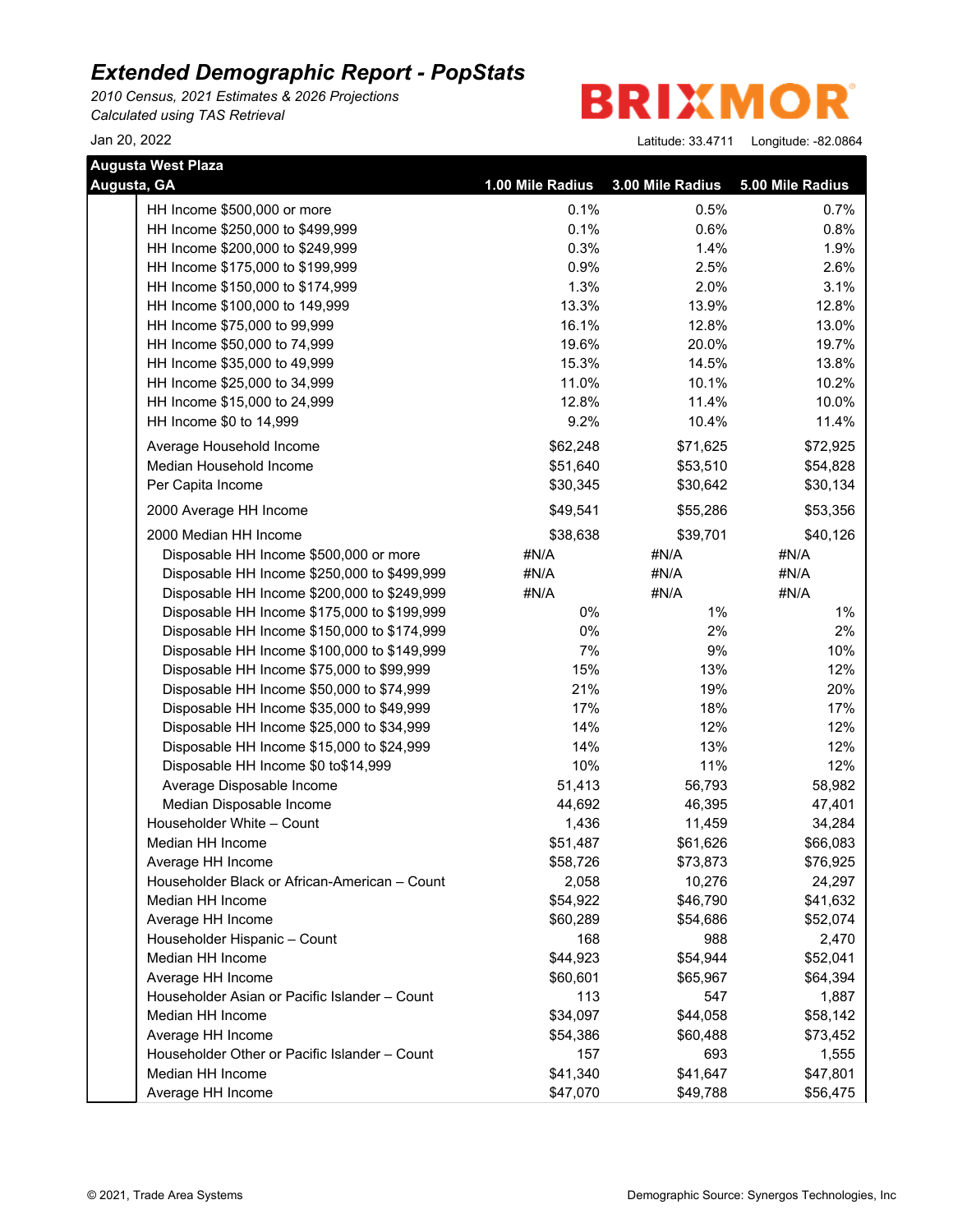*2010 Census, 2021 Estimates & 2026 Projections Calculated using TAS Retrieval*

| <b>BRIXMOR®</b> |  |  |  |  |  |  |
|-----------------|--|--|--|--|--|--|
|-----------------|--|--|--|--|--|--|

|                         | <b>Augusta West Plaza</b> |                  |                  |                  |
|-------------------------|---------------------------|------------------|------------------|------------------|
|                         | Augusta, GA               | 1.00 Mile Radius | 3.00 Mile Radius | 5.00 Mile Radius |
|                         |                           |                  |                  |                  |
|                         | Male Population           | 3,785            | 26,835           | 77,012           |
| Gender                  | Female Population         | 4,377            | 29,782           | 82,790           |
|                         | Count of Pop 0 to 4 years | 777              | 4,504            | 11,793           |
|                         | Count of Pop 0 to 7 years | 1,145            | 6,532            | 17,041           |
|                         | Count of Pop 5 - 13       | 1,238            | 7,512            | 20,074           |
|                         | Count of Pop 14 - 18      | 351              | 2,802            | 8,109            |
|                         | Count of Pop 19 - 22      | 261              | 2,503            | 8,769            |
|                         | Count of Pop 22 - 25      | 206              | 1,940            | 6,469            |
|                         | Count of Pop 25 - 29      | 379              | 3,394            | 10,197           |
|                         | Count of Pop 30 - 34      | 695              | 4,251            | 11,120           |
|                         | Count of Pop 35 - 39      | 901              | 4,705            | 12,091           |
|                         | Count of Pop 40 - 44      | 659              | 3,811            | 10,304           |
|                         | Count of Pop 45 - 59      | 1,254            | 9,317            | 26,825           |
|                         | Count of Pop 60 - 74      | 1,047            | 8,401            | 24,612           |
|                         | Count of Pop 75 - 84      | 292              | 2,702            | 7,362            |
|                         | Count of Pop 85+          | 102              | 774              | 2,078            |
| by Age                  | % of Pop 0 to 4 years     | 9.5%             | 8.0%             | 7.4%             |
|                         | % of Pop 0 to 7 years     | 14.0%            | 11.5%            | 10.7%            |
| <b>Total Population</b> | % of Pop 5 - 13           | 15.2%            | 13.3%            | 12.6%            |
|                         | % of Pop 14 - 18          | 4.3%             | 4.9%             | 5.1%             |
|                         | % of Pop 19 - 22          | 3.2%             | 4.4%             | 5.5%             |
|                         | % of Pop 22 - 25          | 2.5%             | 3.4%             | 4.0%             |
|                         | % of Pop 25 - 29          | 4.6%             | 6.0%             | 6.4%             |
|                         | % of Pop 30 - 34          | 8.5%             | 7.5%             | 7.0%             |
|                         | % of Pop 35 - 39          | 11.0%            | 8.3%             | 7.6%             |
|                         | % of Pop 40 - 44          | 8.1%             | 6.7%             | 6.4%             |
|                         | % of Pop 45 - 59          | 15.4%            | 16.5%            | 16.8%            |
|                         | % of Pop 60 - 74          | 12.8%            | 14.8%            | 15.4%            |
|                         | % of Pop 75 - 84          | 3.6%             | 4.8%             | 4.6%             |
|                         | % of Pop 85+              | 1.3%             | 1.4%             | 1.3%             |
|                         | Median Age                | 36.0             | 36.5             | 36.4             |
|                         | Average Age               | 35.8             | 37.6             | 37.8             |
|                         | % of Pop 0 to 4 years     | 10.5%            | 8.6%             | 7.8%             |
|                         | % of Pop 5 - 13           | 16.4%            | 14.2%            | 13.3%            |
|                         | % of Pop 14 - 18          | 4.5%             | 5.3%             | 5.4%             |
|                         | % of Pop 19 - 22          | 3.6%             | 4.7%             | 6.3%             |
|                         | % of Pop 22 - 25          | 2.7%             | 3.6%             | 4.6%             |
| <b>Male Population</b>  | % of Pop 25 - 29          | 4.6%             | 6.2%             | 6.8%             |
|                         | % of Pop 30 - 34          | 7.6%             | 7.2%             | 6.9%             |
|                         | % of Pop 35 - 39          | 11.1%            | 8.3%             | 7.4%             |
|                         | % of Pop 40 - 44          | 8.8%             | 7.1%             | 6.6%             |
|                         | % of Pop 45 - 59          | 15.7%            | 16.6%            | 16.4%            |
|                         | % of Pop 75 - 84          | 2.7%             | 3.9%             | 3.7%             |
|                         | % of Pop 60 - 74          | 11.2%            | 13.5%            | 14.1%            |
|                         | % of Pop 85+              | 0.6%             | 0.7%             | 0.7%             |
|                         | Median Age                | 35.1             | 35.1             | 34.2             |
|                         | Average Age               | 33.8             | 35.8             | 35.9             |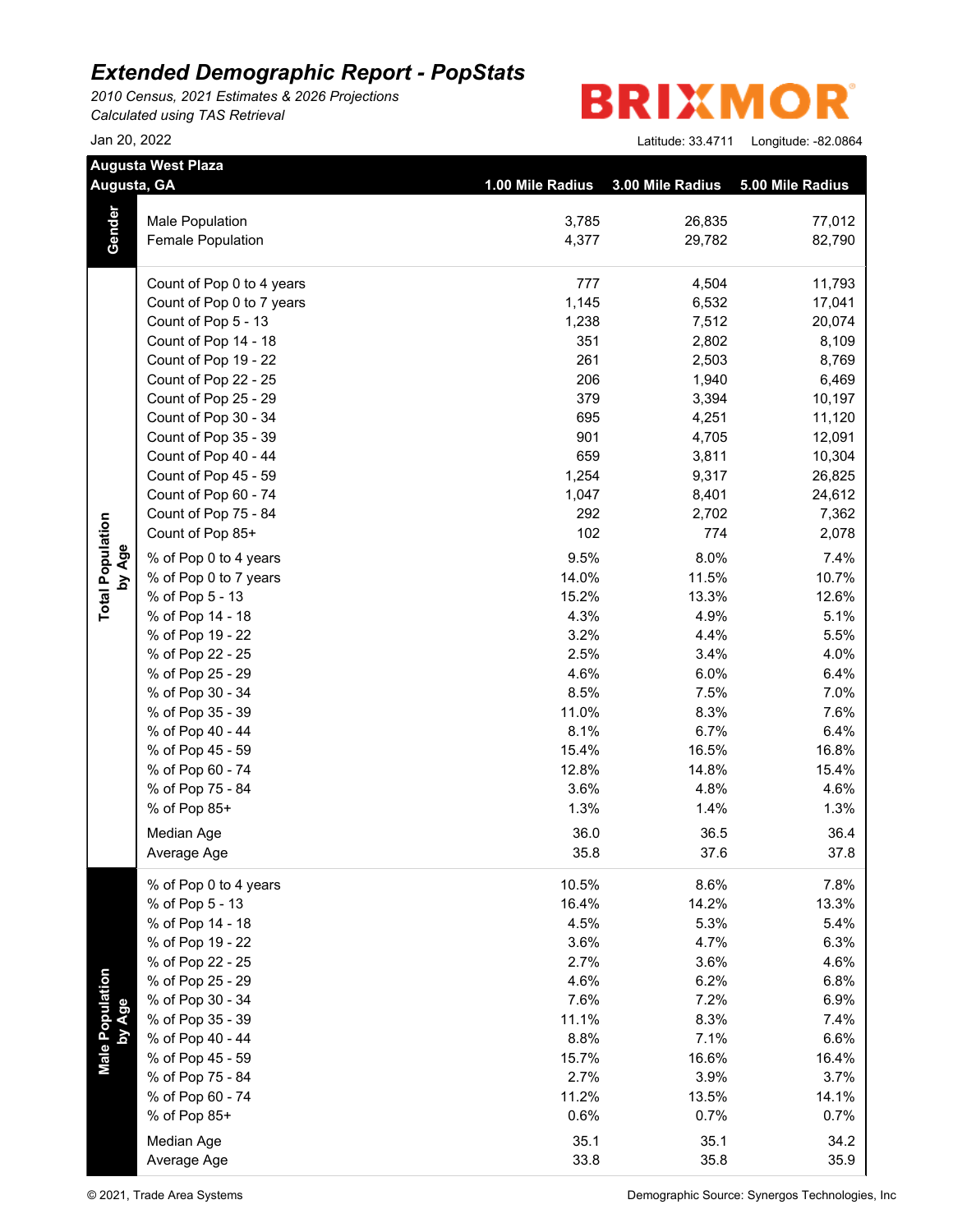*2010 Census, 2021 Estimates & 2026 Projections Calculated using TAS Retrieval*

|                    | <b>Augusta West Plaza</b><br>Augusta, GA      | 1.00 Mile Radius | 3.00 Mile Radius | 5.00 Mile Radius |
|--------------------|-----------------------------------------------|------------------|------------------|------------------|
|                    | % of Pop 0 to 4 years                         | 8.7%             | 7.4%             | 7.0%             |
| Female Population  | % of Pop 5 - 13                               | 14.1%            | 12.4%            | 11.9%            |
|                    | % of Pop 14 - 18                              | 4.1%             | 4.7%             | 4.7%             |
|                    | % of Pop 19 - 22                              | 2.8%             | 4.1%             | 4.7%             |
|                    | % of Pop 22 - 25                              | 2.4%             | 3.2%             | 3.6%             |
|                    | % of Pop 25 - 29                              | 4.7%             | 5.8%             | 6.0%             |
|                    | % of Pop 30 - 34                              | 9.3%             | 7.8%             | 7.0%             |
| by Age             | % of Pop 35 - 39                              | 11.0%            | 8.4%             | 7.7%             |
|                    | % of Pop 40 - 44                              | 7.5%             | 6.4%             | 6.3%             |
|                    | % of Pop 45 - 59                              | 15.1%            | 16.3%            | 17.2%            |
|                    | % of Pop 60 - 74                              | 14.3%            | 16.0%            | 16.6%            |
|                    | % of Pop 75 - 84                              | 4.3%             | 5.6%             | 5.4%             |
|                    | % of Pop 85+                                  | 1.8%             | 1.9%             | 1.9%             |
|                    |                                               |                  |                  |                  |
|                    | Median Age                                    | 36.8             | 37.8             | 38.3             |
|                    | Average Age                                   | 37.4             | 39.1             | 39.5             |
|                    | Count of White                                | 3,268            | 27,687           | 86,078           |
|                    | Count of Black or African-American            | 4,162            | 24,888           | 61,944           |
|                    | Count of Asian or Pacific Islander            | 306              | 1,531            | 4,931            |
|                    | Count of Other races                          | 426              | 2,511            | 6,848            |
|                    | White                                         | 40.0%            | 48.9%            | 53.9%            |
|                    | <b>Black or African American</b>              | 51.0%            | 44.0%            | 38.8%            |
|                    | Asian                                         | 3.7%             | 2.7%             | 3.1%             |
|                    | <b>Other Races</b>                            | 5.2%             | 4.4%             | 4.3%             |
|                    | Speak English at Home                         | 94.2%            | 93.9%            | 92.2%            |
|                    | Speak Spanish at Home                         | 1.9%             | 3.0%             | 3.4%             |
|                    |                                               | 0.2%             | 0.2%             | 0.4%             |
|                    | Speak French or French Creole at Home         |                  |                  |                  |
|                    | Speak German at Home                          | 0.5%             | 0.5%             | 0.5%             |
|                    | Speak Russian or Other Slavic Language at Hor | 0.0%             | 0.1%             | 0.2%             |
|                    | Speak Other Indo-European Language at Home    | 0.6%             | 0.4%             | 0.8%             |
| Language<br>Spoken | Speak Chinese at Home                         | 0.0%             | 0.3%             | 0.4%             |
|                    | Speak Korean at Home                          | 1.2%             | 0.5%             | 0.4%             |
|                    | Speak Vietnamese at Home                      | 0.0%             | 0.1%             | 0.3%             |
|                    | Speak Other Asian Language at Home            | 0.3%             | 0.4%             | 0.5%             |
|                    | Speak Tagalog and Other Pacific Languages at  | 0.8%             | 0.4%             | 0.4%             |
|                    | Speak Other Language at Home                  | 0.3%             | 0.4%             | 0.7%             |
|                    | <b>Hispanic Population</b>                    | 351              | 2,643            | 7,519            |
|                    | <b>Hispanic Population Percent</b>            | 4.3%             | 4.7%             | 4.7%             |
|                    | Mexican                                       | 16.3%            | 29.7%            | 35.7%            |
|                    | Puerto Rican                                  | 43.9%            | 40.8%            | 36.3%            |
|                    | Cuban                                         | 2.4%             | 1.9%             | 1.7%             |
|                    | Dominican                                     | 2.2%             | 4.9%             | 2.0%             |
|                    | <b>Central American</b>                       | 17.7%            | 7.8%             | 9.2%             |
|                    | South American                                | 0.8%             | 2.6%             | 4.7%             |
|                    | <b>Other Hispanic</b>                         | 16.5%            | 12.3%            | 10.5%            |
|                    |                                               |                  |                  |                  |
|                    | 2000 Hispanic Population Percent              | 3%<br>3%         | 3%<br>2%         | 3%<br>2%         |
|                    | 1990 Hispanic Population Percent              |                  |                  |                  |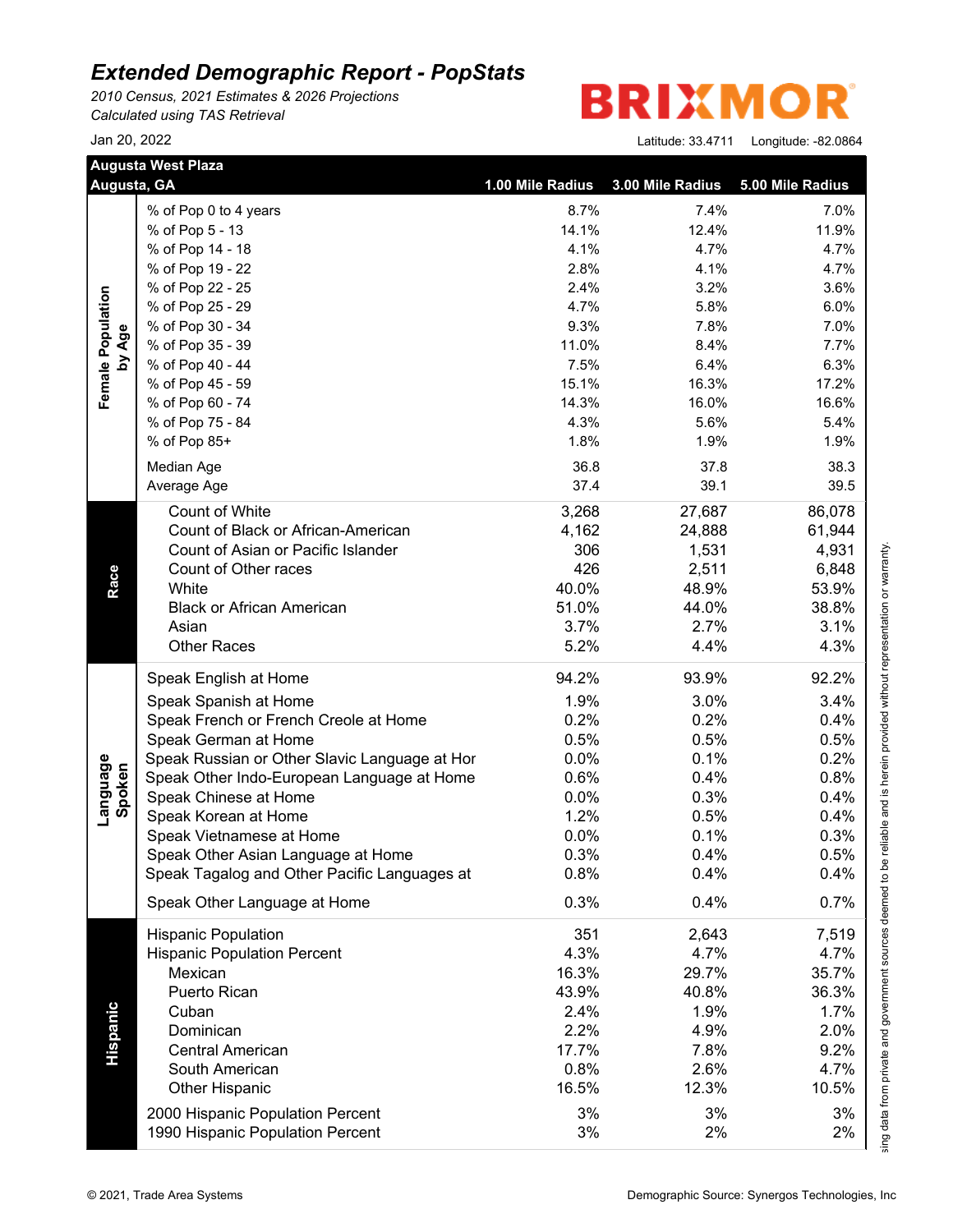*2010 Census, 2021 Estimates & 2026 Projections Calculated using TAS Retrieval*

**BRIXMO** R

Jan 20, 2022 Latitude: 33.4711 Longitude: -82.0864

This report was produced us<br>T

| Augusta, GA            | <b>Augusta West Plaza</b>                                | 1.00 Mile Radius | 3.00 Mile Radius | 5.00 Mile Radius                     |
|------------------------|----------------------------------------------------------|------------------|------------------|--------------------------------------|
|                        |                                                          |                  |                  |                                      |
|                        | American (percent of total population)                   | 7.6%             | 9.1%             | This report was produced us<br>10.2% |
|                        | American                                                 | 6.7%             | 8.6%             | 9.8%                                 |
|                        | Native American (ie. Indian/Eskimo)                      | 0.4%             | 0.3%             | 0.3%                                 |
|                        | Hawaiian/Pacific Islander                                | 0.5%             | 0.3%             | 0.2%                                 |
|                        | Asian (percent of total population)                      | 3.5%             | 2.6%             | 3.0%                                 |
|                        | Chinese<br>Japanese                                      | 0.2%<br>0.1%     | 0.4%<br>0.1%     | 0.5%<br>0.1%                         |
|                        | Korean                                                   | 1.2%             | 0.6%             | 0.5%                                 |
|                        | South Central Asian (ie. Indian)                         | 0.6%             | 0.5%             | 1.0%                                 |
|                        | South East Asian (ie. Vietnamese)<br><b>Other Asian</b>  | 1.4%<br>0.0%     | 0.9%<br>0.0%     | 1.0%<br>0.1%                         |
|                        |                                                          |                  |                  |                                      |
|                        | European (percent of total population)<br><b>British</b> | 10.9%<br>1.7%    | 19.0%<br>4.9%    | 21.7%<br>5.2%                        |
|                        | Dutch                                                    | 0.3%             | 0.3%             | 0.4%                                 |
|                        | French                                                   | 0.3%             | 0.6%             | 0.8%                                 |
|                        | German                                                   | 2.8%             | 4.0%             | 4.7%                                 |
|                        | Italian                                                  | 1.1%             | 1.0%             | 1.2%                                 |
|                        | Polish<br>Scandinavian                                   | 0.4%<br>0.3%     | 0.4%<br>0.6%     | 0.6%<br>0.6%                         |
|                        | Scotch/Irish                                             | 3.2%             | 5.6%             | 6.3%                                 |
|                        | Other European (ie. Greek/Russian)                       | 0.9%             | 1.5%             | 1.8%                                 |
|                        | Middle Eastern                                           | 0.1%             | 0.3%             | 0.4%                                 |
|                        | <b>Other Ancestry</b>                                    | 59.0%            | 45.9%            | 40.7%                                |
|                        | <b>Unclassified Ancestry</b>                             | 14.6%            | 18.5%            | 19.2%                                |
|                        | Adult Population (25 Years or Older)                     | 5,329            | 37,355           | 104,589                              |
|                        | Elementary (0 to 8)                                      | 4.2%             | 3.4%             | 3.2%                                 |
|                        | Some High School (9 to 11)                               | 5.8%             | 8.2%             | 8.3%                                 |
| Education<br>(Age 25+) | High School Graduate (12)                                | 24.3%            | 28.0%            | 27.3%                                |
|                        | Some College (13 to 16)                                  | 29.0%            | 21.1%            | 21.6%                                |
|                        | Associates Degree Only                                   | 9.6%             | 10.0%            | 9.2%                                 |
|                        | <b>Bachelors Degree Only</b>                             | 19.5%            | 17.6%            | 18.4%                                |
|                        | Graduate Degree                                          | 7.7%             | 11.7%            | 12.0%                                |
|                        | % College $(4+)$                                         | 27.1%            | 29.3%            | 30.4%                                |
|                        | Total Households - count                                 | 3,933            | 23,963           | 64,493                               |
|                        | One Person HHs - count                                   | 1,610            | 7,735            | 19,589                               |
|                        | Family HHs - count                                       | 1,868            | 14,361           | 40,933                               |
|                        | Married Couple - count                                   | 1,081            | 9,118            | 26,636                               |
|                        | w/own children - count                                   | 340              | 3,108            | 8,865                                |
|                        | w/out own children - count                               | 741              | 6,010            | 17,771                               |
|                        | Male Householder - count                                 | 95               | 644              | 2,077                                |
|                        | Female Householder - count                               | 692              | 4,600            | 12,219                               |
| Type                   | Non-Family Households - count                            | 455              | 1,867            | 3,972                                |
| Household              | 1 Person Household                                       | 40.9%            | 32.3%            | 30.4%                                |
|                        | 2 Person Household                                       | 32.8%            | 33.0%            | 32.3%                                |
|                        | 3 Person Household                                       | 14.0%            | 16.4%            | 17.0%                                |
|                        | 4 Person Household                                       | 7.3%             | 10.8%            | 11.8%                                |
|                        | 5 Person Household                                       | 3.6%             | 4.9%             | 5.4%                                 |
|                        | 6 Person Household                                       | 1.0%             | 1.6%             | 1.9%                                 |
|                        | 7+ Person Household                                      | 0.5%             | 1.0%             | 1.2%                                 |
|                        | % Households With Children                               | 20.2%            | 24.7%            | 25.4%                                |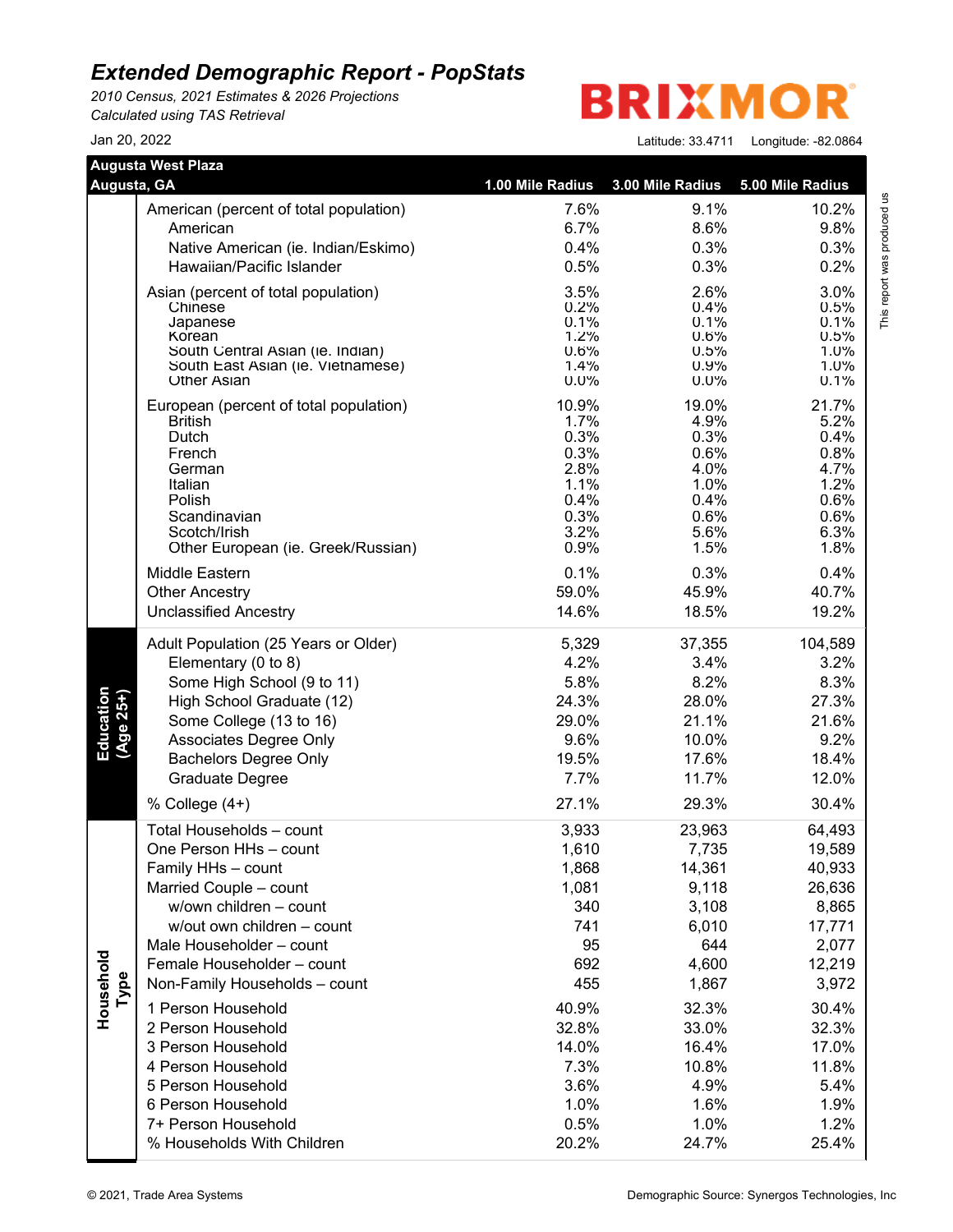*2010 Census, 2021 Estimates & 2026 Projections Calculated using TAS Retrieval*

**BRIXMO** R

| <b>Augusta West Plaza</b> |                                                         |                  |                  |                  |
|---------------------------|---------------------------------------------------------|------------------|------------------|------------------|
| Augusta, GA               |                                                         | 1.00 Mile Radius | 3.00 Mile Radius | 5.00 Mile Radius |
|                           | <b>Total Housing Units</b>                              | 4,696            | 27,472           | 73,165           |
|                           | <b>Owner Occupied Percent</b>                           | 37.1%            | 46.9%            | 50.8%            |
|                           | <b>Renter Occupied Percent</b>                          | 46.7%            | 40.4%            | 37.4%            |
|                           | <b>Vacant Housing Percent</b>                           | 16.3%            | 12.8%            | 11.9%            |
|                           | Total Housing Units (Census 2000)                       | 2,313            | 19,674           | 58,697           |
|                           | For Rent (Census 2000)<br>For Sale (Census 2000)        | 59%<br>19%       | 62%<br>21%       | 47%<br>23%       |
|                           |                                                         | 6%               | 4%               | 6%               |
|                           | Rented or Sold, (Census 2000)<br>Seasonal (Census 2014) | 16%              | 9%               | 10%              |
|                           | Other (Census 2000)                                     | 11%              | 8%               | 17%              |
|                           |                                                         |                  |                  |                  |
|                           | Homes Built 1990 to 2000                                | 26%              | 15%              | 16%              |
| Homes Built               | Homes Built 1980 to 1989                                | 29%              | 24%              | 23%              |
| By Year                   | Homes Built 1970 to 1979                                | 17%              | 26%              | 23%              |
|                           | Homes Built 1960 to 1969                                | 17%              | 20%              | 16%              |
|                           | Homes Built 1950 to 1959                                | 7%               | 10%              | 12%              |
|                           | Homes Built 1940 to 1949                                | 2%               | 3%               | 5%               |
|                           | Homes Built Before 1939                                 | 1%               | 2%               | 6%               |
|                           | 1 Unit                                                  | 52%              | 63%              | 70%              |
|                           | 2 - 9 Units                                             | 30%              | 24%              | 20%              |
| Units in                  | Greater than 10 Units                                   | 11%              | 7%               | 7%               |
| Structure                 | <b>Mobilie Trailer</b>                                  | 6%               | 5%               | 4%               |
|                           | <b>Other Units</b>                                      | 0%               | $0\%$            | 0%               |
|                           | Property Value \$1,000,000 or more                      | 0.0%             | 0.5%             | 0.4%             |
|                           | Property Value \$750,000 to \$999,999                   | 0.1%             | 1.3%             | 1.0%             |
|                           | Property Value \$500,000 to \$749,999                   | 1.0%             | 2.8%             | 2.5%             |
|                           | Property Value \$400,000 to \$499,999                   | 0.4%             | 3.1%             | 3.1%             |
| (Owner Occupied)          | Property Value \$300,000, to \$399,999                  | 3.6%             | 7.9%             | 7.3%             |
| Home Value                | Property Value \$200,000 to \$299,999                   | 17.3%            | 19.0%            | 19.5%            |
|                           | Property Value \$150,000 to \$199,999                   | 23.8%            | 21.3%            | 22.1%            |
|                           | Property Value \$100,000 to \$149,999                   | 34.6%            | 25.2%            | 24.4%            |
|                           | Property Value \$60,000 to \$99,999                     | 12.1%            | 10.9%            | 12.1%            |
|                           | Property Value \$40,000 to \$59,999                     | 3.2%             | 2.8%             | 3.0%             |
|                           | Property Value \$0 to \$39,999                          | 4.0%             | 4.9%             | 4.3%             |
|                           | Median Home Value                                       | \$143,335        | \$162,368        | \$162,411        |
|                           | <b>Median Rent</b>                                      | \$586            | \$561            | \$552            |
|                           | \$0 and under - percent                                 | 19.8%            | 19.0%            | 18.6%            |
|                           | \$1 to \$4999 - percent                                 | 10.4%            | 9.8%             | 9.5%             |
|                           | \$5k to \$9999 - percent                                | 5.4%             | 5.1%             | 5.0%             |
|                           | \$10k to \$24999 - percent                              | 7.0%             | 6.7%             | 6.6%             |
| <b>Wealth</b>             | \$25k to \$49999 - percent                              | 7.0%             | 6.9%             | 6.9%             |
|                           | \$50k to \$99999 - percent                              | 10.0%            | 10.1%            | 10.2%            |
|                           | \$100k to \$249999 - percent                            | 16.8%            | 17.3%            | 17.5%            |
| per Household             | \$250k to \$499999 - percent                            | 11.6%            | 12.1%            | 12.4%            |
|                           | \$500k+ - percent                                       | 12.0%            | 12.9%            | 13.3%            |
|                           | Median HH Wealth                                        | \$52,265         | \$62,088         | \$66,535         |
|                           | Avg HH Wealth                                           | \$204,937        | \$216,647        | \$221,987        |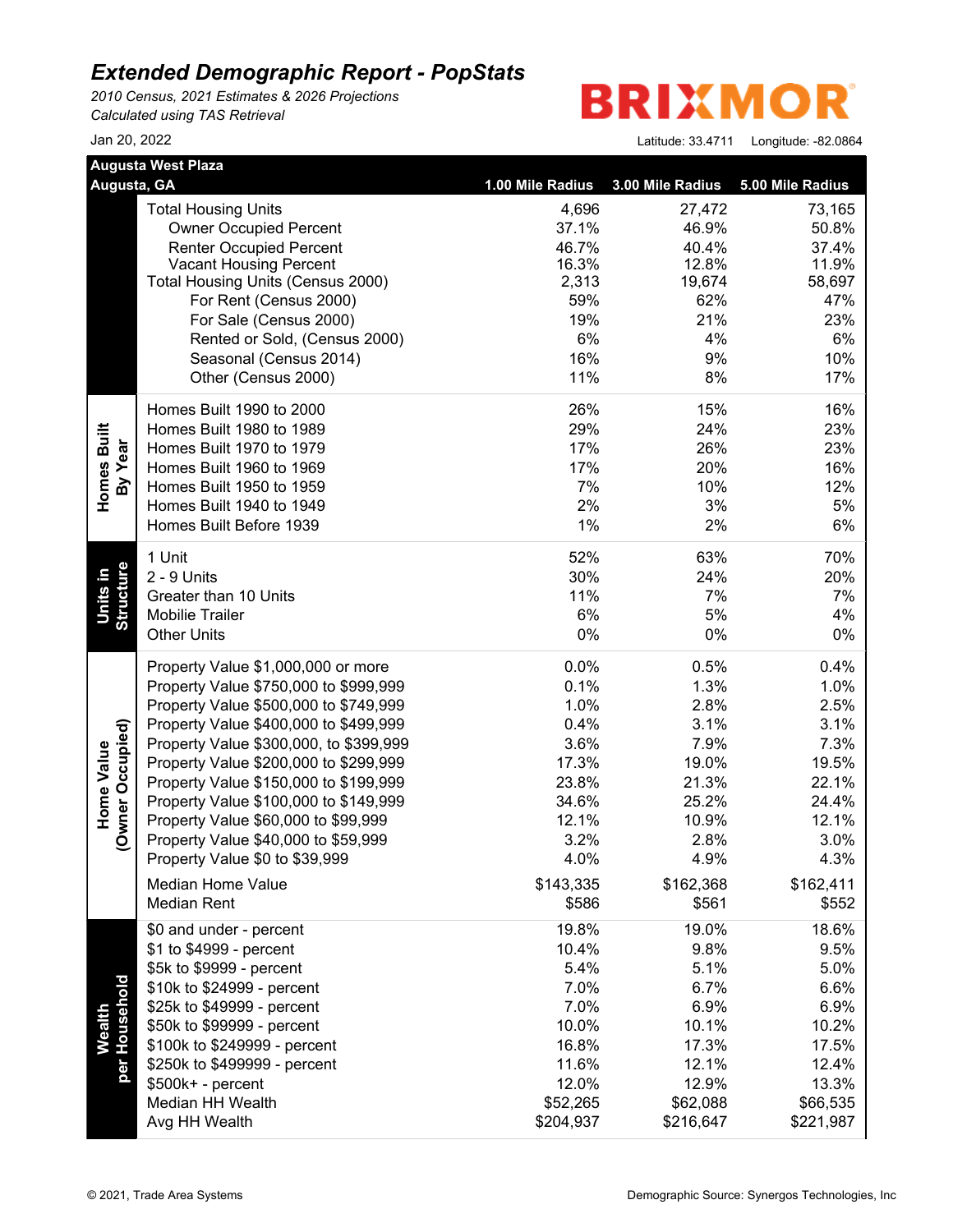*2010 Census, 2021 Estimates & 2026 Projections Calculated using TAS Retrieval*

**BRIXMOR** 

|                                  | Augusta, GA                                                        | 1.00 Mile Radius | 3.00 Mile Radius | 5.00 Mile Radius |
|----------------------------------|--------------------------------------------------------------------|------------------|------------------|------------------|
|                                  |                                                                    |                  |                  |                  |
|                                  | <b>Economic Viability Local</b>                                    | 265              | 262              | 259              |
| Economic<br>Viability            | <b>Economic Viability Indexed</b>                                  | 102              | 101              | 99               |
|                                  | Employed Civilian Pop 16+ by Occupation                            | 3,691            | 25,774           | 75,761           |
|                                  | Managerial/Executive                                               | 11.7%            | 11.5%            | 11.5%            |
|                                  | <b>Professional Specialty</b>                                      | 21.5%            | 23.9%            | 24.8%            |
|                                  | <b>Healthcare Support</b>                                          | 2.4%             | 2.9%             | 3.2%             |
| (Employed Civilians Age 16+)     | Sales                                                              | 13.8%            | 13.1%            | 11.5%            |
|                                  | Office & Administrative Support                                    | 15.1%            | 12.6%            | 13.1%            |
|                                  | <b>Protective Service</b>                                          | 4.3%             | 4.0%             | 2.9%             |
|                                  | <b>Food Preperation</b>                                            | 9.1%             | 7.1%             | 6.6%             |
|                                  | <b>Building Maintenance &amp; Cleaning</b>                         | 3.3%             | 4.5%             | 4.2%             |
|                                  | <b>Personal Care</b>                                               | 0.8%             | 1.7%             | 2.8%             |
|                                  | Farming, Fishing, & Forestry                                       | 0.0%             | 0.4%             | 0.4%             |
|                                  | Construction                                                       | 4.2%             | 7.3%             | 7.9%             |
|                                  | Production & Transportation                                        | 13.8%            | 11.2%            | 11.2%            |
|                                  | <b>Percent White Collar Workers</b>                                | 64.5%            | 63.9%            | 64.1%            |
|                                  | <b>Percent Blue Collar Workers</b>                                 | 35.5%            | 36.1%            | 35.9%            |
|                                  | Agriculture/Mining/Construction                                    | 1.0%             | 5.2%             | 6.7%             |
|                                  | Manufacturing                                                      | 8.9%             | 9.9%             | 8.8%             |
|                                  | Transportation                                                     | 7.1%             | 5.2%             | 5.0%             |
|                                  | Information                                                        | 0.6%             | 1.8%             | 1.8%             |
|                                  | Wholesale/Retail                                                   | 18.3%            | 14.8%            | 13.9%            |
|                                  | Finance, Insurance, Real Estate                                    | 4.1%             | 4.8%             | 4.5%             |
|                                  | <b>Professional Services</b>                                       | 3.4%             | 5.6%             | 5.4%             |
|                                  | <b>Management Services</b>                                         | 0.0%             | 0.0%             | 0.1%             |
|                                  | <b>Administrative/Waste Services</b>                               | 7.0%             | 6.3%             | 5.7%             |
|                                  | <b>Educational Services</b>                                        | 25.6%            | 24.8%            | 25.6%            |
| (Employed Civilians Age 16+)     | <b>Entertainment Services</b>                                      | 13.8%            | 12.0%            | 11.5%            |
|                                  | <b>Other Professional Services</b><br><b>Public Administration</b> | 4.4%<br>5.8%     | 4.0%<br>5.5%     | 4.5%<br>6.5%     |
|                                  | Drive to Work Alone                                                | 82.5%            | 83.0%            | 81.3%            |
|                                  | Drive to Work Carpool                                              | 13.5%            | 13.2%            | 12.3%            |
|                                  | Travel to Work by Public Transportation                            | 1.2%             | 0.9%             | 0.6%             |
|                                  | Drive to Work on Motorcycle                                        | 0.0%             | 0.0%             | 0.1%             |
|                                  | Drive to Work on Bicycle                                           | 0.0%             | 0.0%             | 0.1%             |
|                                  | Walked to Work                                                     | 1.5%             | 0.8%             | 3.3%             |
| <b>Transportation</b><br>To Work | <b>Other Means</b>                                                 | 0.5%             | 0.6%             | 0.7%             |
|                                  | Work at Home                                                       | 0.8%             | 1.4%             | 1.6%             |